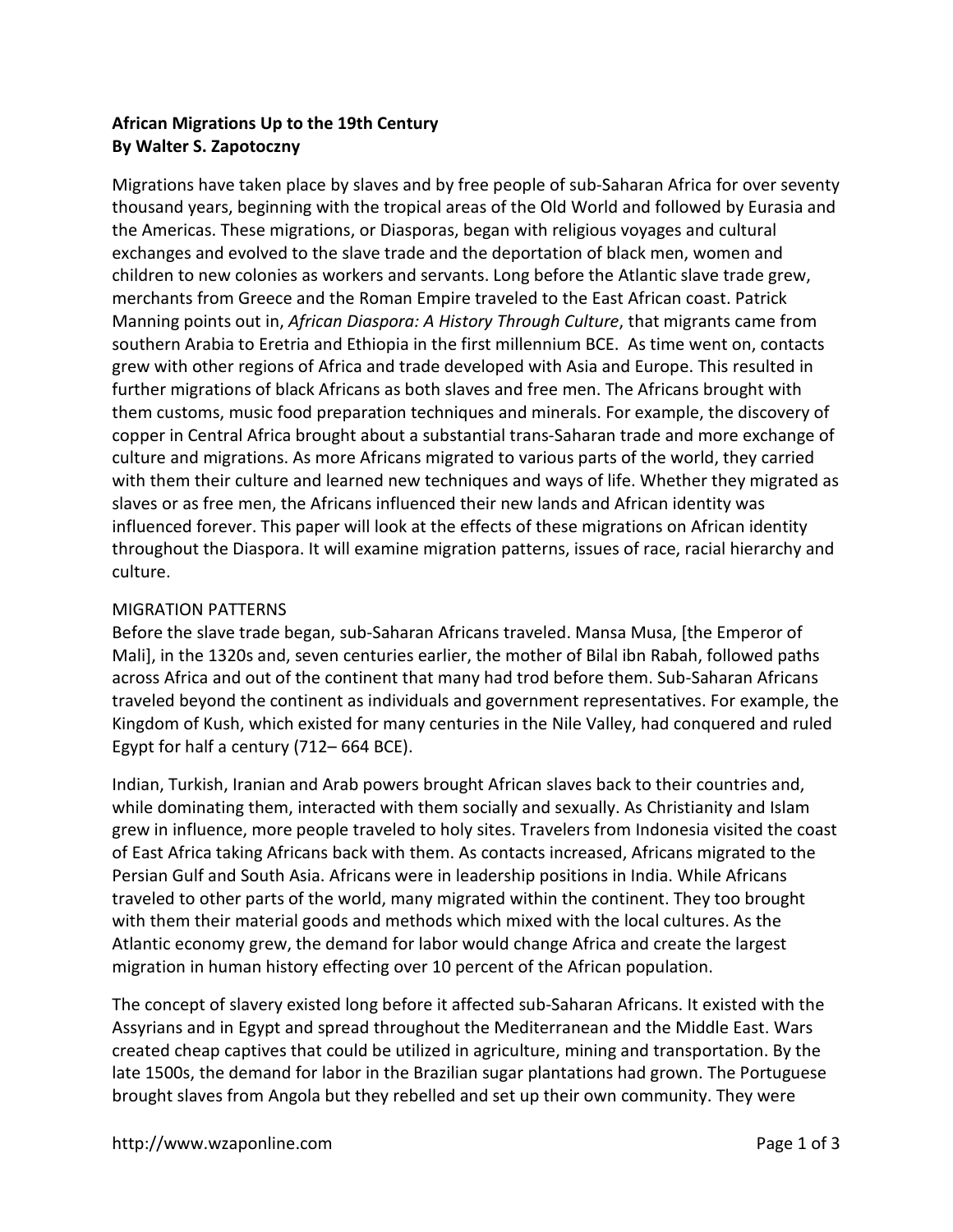eventually defeated and the slave trade began in earnest. As sugar plantations developed on Caribbean islands, and American plantations grew, the demand for slaves grew. At about the middle of the seventeenth century, the number of Africans sent each year across the Atlantic in bondage came to equal and then exceed the number sent as slaves across the Sahara to North Africa. Thereafter, the trans-Saharan slave trade continued to account for about ten thousand enslaved Africans each year, while the number crossing the Atlantic kept growing, exceeding twenty-five thousand per year by 1700.

By 1850, this demand grew to approximately 120,000 slave exports per year. The captured slaves had many stops along their way to their new owners. In his video *African Slave Trail, Ghana (pt 1)*, Paul Williams records many of these places and describes what happened to the captured Africans at each location.

#### RACE

This story of black people in the modern world acknowledges but does not advocate the concept of "race". The history of black people is the history of black community. He proposes that one way to look at racial difference is color. Another way is biological difference. A third is religious belief and a fourth is purity of blood. All four of these contribute to our sense of "us" or "them." This sense of us or them feeds the concept of racism and is not contained to only one element. While one may at color, someone else may consider religion. Examples of all four elements exist in history. For example, people, who consider Jews to be different, typically focus of religious beliefs while people consider blacks to be different due to their skin color or hair. Race was certainly a consideration when it came to enslaving Africans.

#### RACIAL HIERARCHY

In addition to categorizing people by the four elements described, groups are often ranked using one or all of these elements. Historian Frank Snowden, after studying blacks in Greek and Roman society, determined that they were not clearly identified. As a result, there is no evidence that blacks were discriminated against in their societies. White plantation owners and anthropologists of the nineteenth century clearly ranked people by race, placing themselves on top. Manning contends that the fifteenth Portuguese had no problem enslaving African blacks because it was a natural extension of the medieval belief of purity of blood. A more recent example is the Nazi's belief in purity of blood, excluding Jews and anyone else who was not considered Aryan.

#### CULTURE

The idea of "black culture" or "African culture" may be misleading. These terms are widely used but can be vague. Africans have influenced the cultures they migrated to just as the people and communities of Africa have been influenced by many visitors and influences. For example, Trinidad and South Africa can each be labeled African, Western, Islamic, Indian, and Chinese in their culture all at once, even though the two countries are quite distinct from each other. Even while Africans were involved in Diaspora, they were creating new dance, music and art. They had to change the family dynamic as many were separated. They had to adapt but tried to hold on to traditions as they migrated. They carried their food preparation methods, religious beliefs